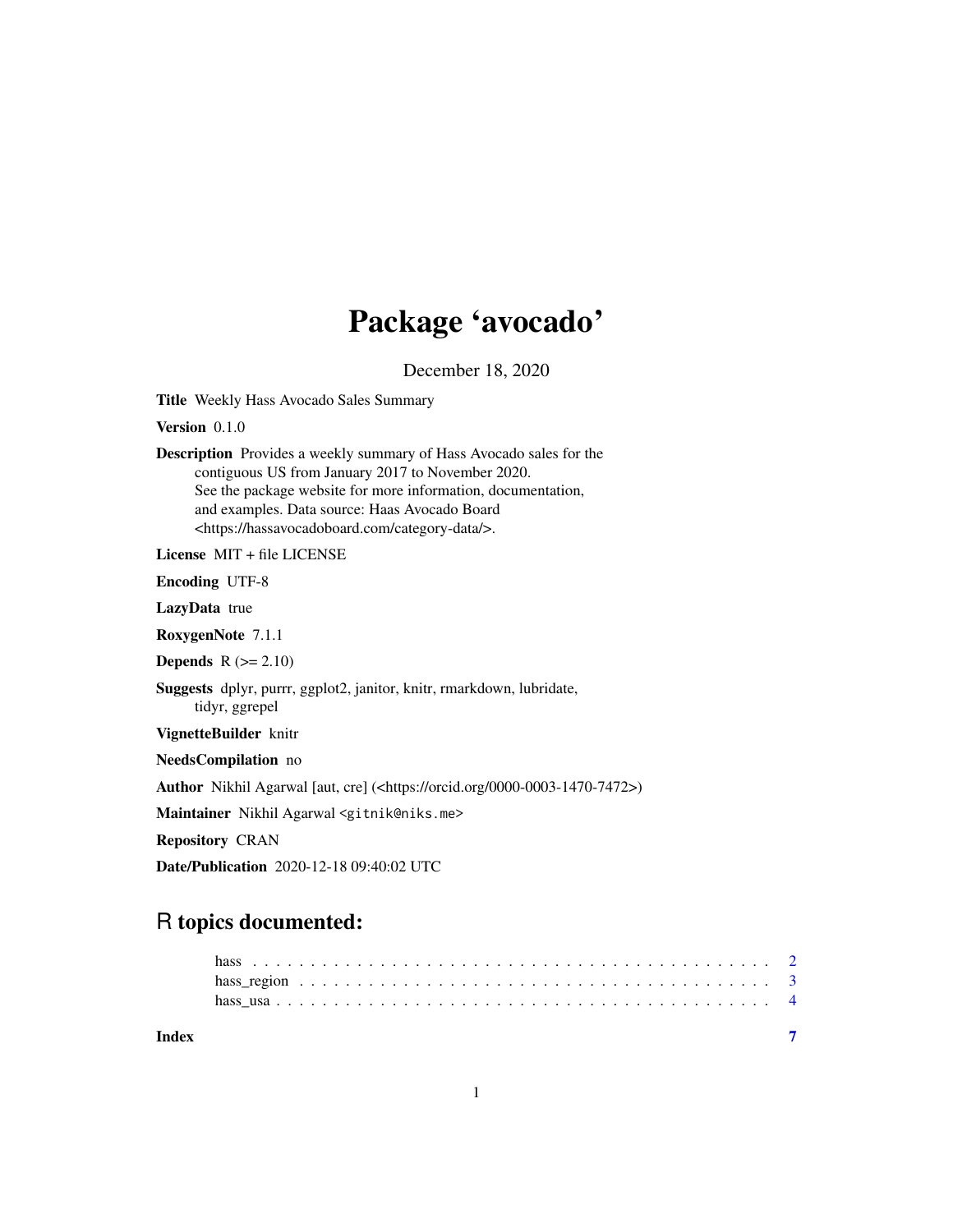#### <span id="page-1-0"></span>hass *Hass Avocado Sales*

#### **Description**

Weekly summary of Hass avocado sales for specific locations found within regions of the United States

#### Usage

hass

#### Format

a dataframe with 17 variables

week\_ending The date of the last day of the week in YYYY-MM-DD format.

- **location** Specific location within a region of the US. These locations enable a further deep-dive into avocado sales within a region.
- **region** Specific region within the US as defined by the Hass Avocado Board.
- avg\_price\_nonorg The average selling price in US\$ for non-organic Hass avocados. Not adjusted for inflation.
- plu4046 The amount of PLU 4046 Hass avocados sold by weight in US pounds. This does not include avocados sold in pre-packaged quantities. See vignette for more information about Hass PLUs.
- plu4225 The amount of PLU 4225 Hass avocados sold by weight in US pounds. This does not include avocados sold in pre-packaged quantities. See vignette for more information about Hass PLUs.
- plu4770 The amount of PLU 4770 Hass avocados sold by weight in US pounds. This does not include avocados sold in pre-packaged quantities. See vignette for more information about Hass PLUs.
- small nonorg bag The amount of non-organic Hass avocados (they can be a mix of PLUs) sold in small pre-packaged containers/bags in US pounds. This does not include avocados sold individually. See vignette for more information about pre-packaged avocados.
- large\_nonorg\_bag The amount of non-organic Hass avocados (they can be a mix of PLUs) sold in large pre-packaged containers/bags in US pounds. This does not include avocados sold individually. See vignette for more information about pre-packaged avocados.
- xlarge\_nonorg\_bag The amount of non-organic Hass avocados (they can be a mix of PLUs) sold in extra-large pre-packaged containers/bags in US pounds. This does not include avocados sold individually. See vignette for more information about pre-packaged avocados.
- avg\_price\_org The average selling price in US\$ for organic Hass avocados. Not adjusted for inflation.
- plu94046 The amount of PLU 94046 Hass avocados sold by weight in US pounds. This does not include avocados sold in pre-packaged quantities. See vignette for more information about Hass PLUs.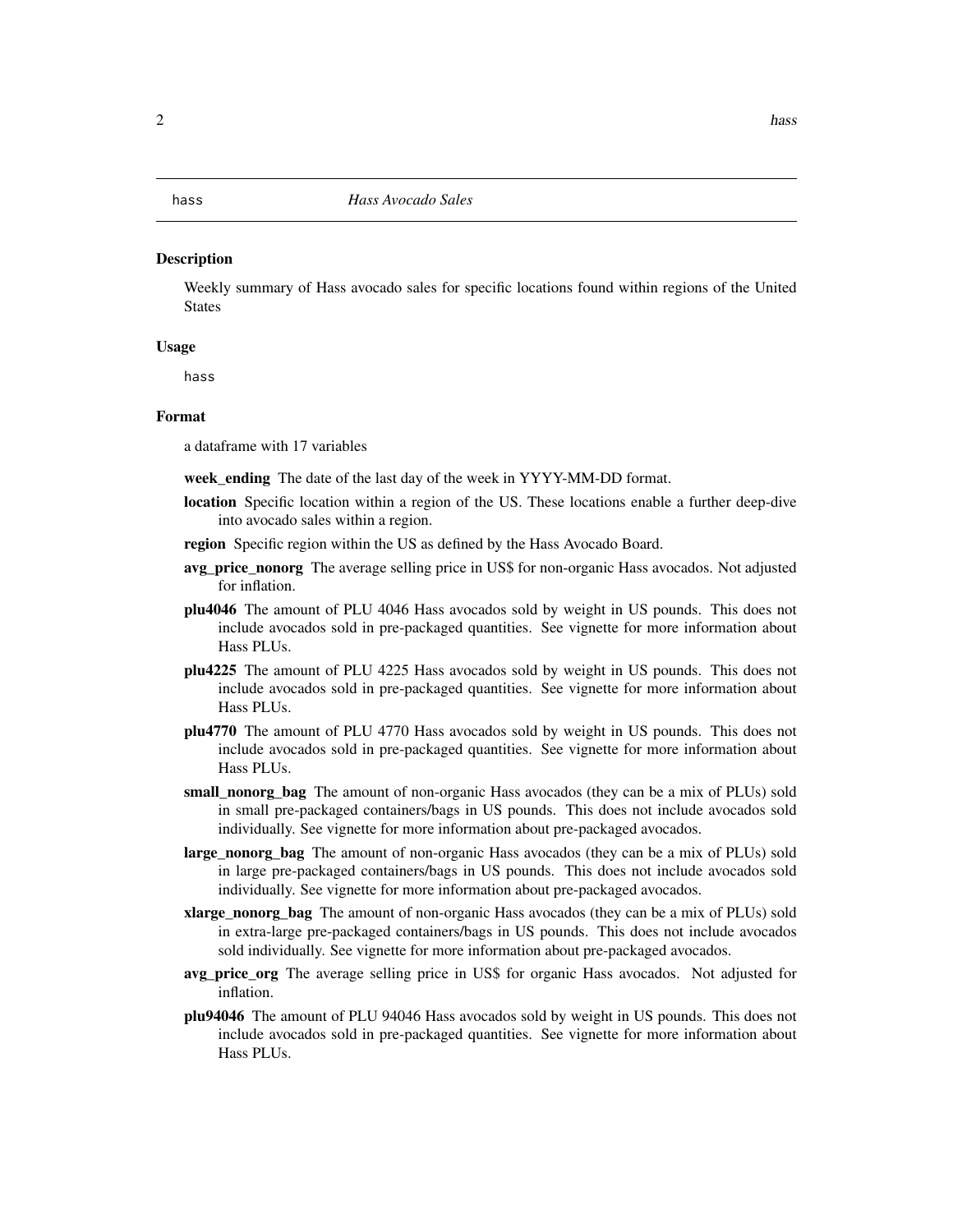- <span id="page-2-0"></span>plu94225 The amount of PLU 94225 Hass avocados sold by weight in US pounds. This does not include avocados sold in pre-packaged quantities. See vignette for more information about Hass PLUs.
- plu94770 The amount of PLU 94770 Hass avocados sold by weight in US pounds. This does not include avocados sold in pre-packaged quantities. See vignette for more information about Hass PLUs.
- small org bag The amount of organic Hass avocados (they can be a mix of PLUs) sold in small pre-packaged containers/bags in US pounds. This does not include avocados sold individually. See vignette for more information about pre-packaged avocados.
- large\_org\_bag The amount of organic Hass avocados (they can be a mix of PLUs) sold in large pre-packaged containers/bags in US pounds. This does not include avocados sold individually. See vignette for more information about pre-packaged avocados.
- xlarge\_org\_bag The amount of organic Hass avocados (they can be a mix of PLUs) sold in extralarge pre-packaged containers/bags in US pounds. This does not include avocados sold individually. See vignette for more information about pre-packaged avocados.

#### Details

This dataset contains a weekly sales summary for Hass avocados for locations within regions (as defined by the Hass Avocado Board) the US.

hass\_region *Hass Avocado Regional Sales*

#### **Description**

Weekly summary of Hass avocado sales for the regions within the United States

#### Usage

hass\_region

#### Format

a dataframe with 16 variables.

week\_ending The date of the last day of the week in YYYY-MM-DD format.

region Specific region within the US as defined by the Hass Avocado Board.

- avg\_price\_nonorg The average selling price in US\$ for non-organic Hass avocados. Not adjusted for inflation.
- plu4046 The amount of PLU 4046 Hass avocados sold by weight in US pounds. This does not include avocados sold in pre-packaged quantities. See vignette for more information about Hass PLUs.
- plu4225 The amount of PLU 4225 Hass avocados sold by weight in US pounds. This does not include avocados sold in pre-packaged quantities. See vignette for more information about Hass PLUs.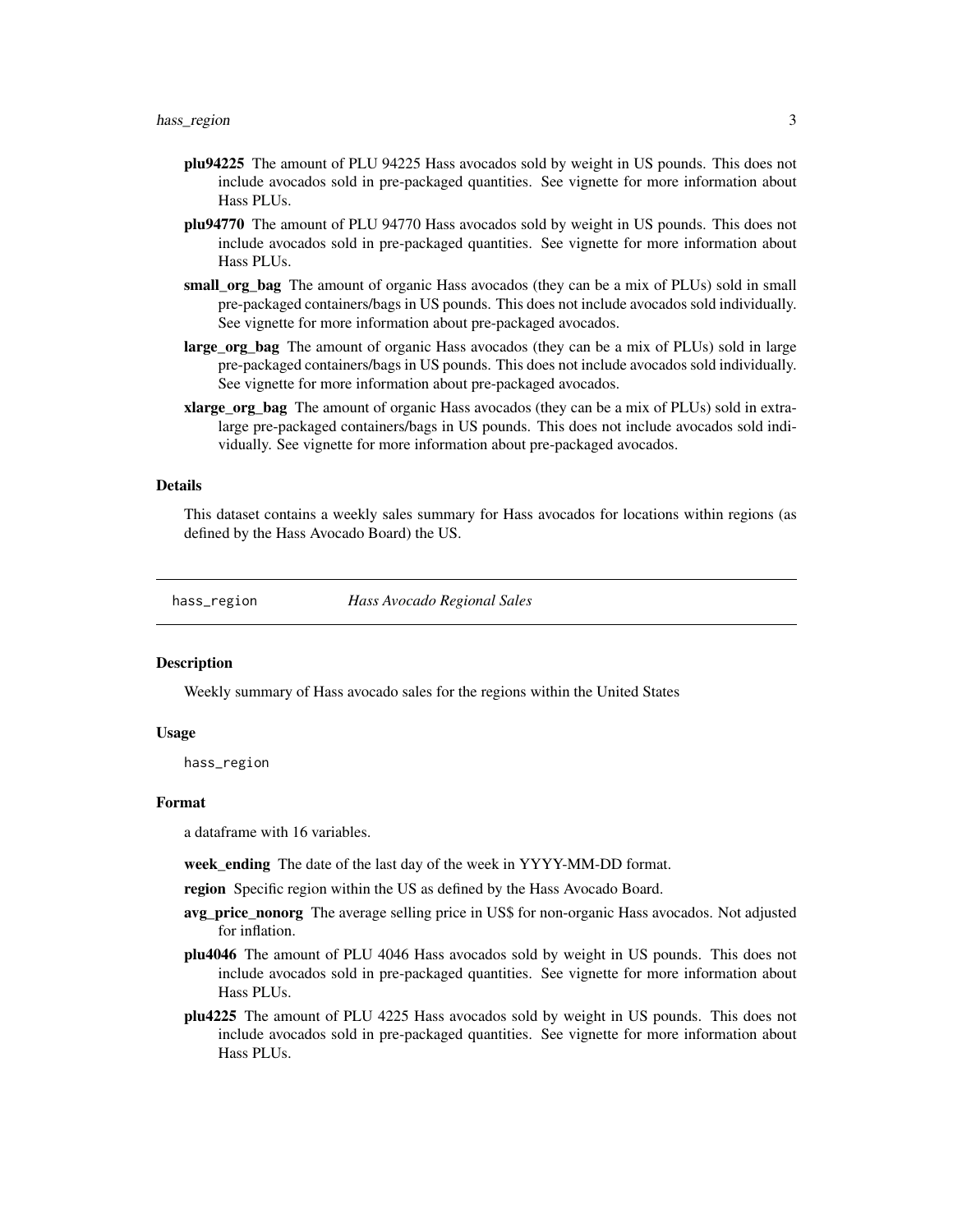- <span id="page-3-0"></span>plu4770 The amount of PLU 4770 Hass avocados sold by weight in US pounds. This does not include avocados sold in pre-packaged quantities. See vignette for more information about Hass PLUs.
- small nonorg bag The amount of non-organic Hass avocados (they can be a mix of PLUs) sold in small pre-packaged containers/bags in US pounds. This does not include avocados sold individually. See vignette for more information about pre-packaged avocados.
- **large nonorg bag** The amount of non-organic Hass avocados (they can be a mix of PLUs) sold in large pre-packaged containers/bags in US pounds. This does not include avocados sold individually. See vignette for more information about pre-packaged avocados.
- **xlarge nonorg bag** The amount of non-organic Hass avocados (they can be a mix of PLUs) sold in extra-large pre-packaged containers/bags in US pounds. This does not include avocados sold individually. See vignette for more information about pre-packaged avocados.
- avg\_price\_org The average selling price in US\$ for organic Hass avocados. Not adjusted for inflation.
- plu94046 The amount of PLU 94046 Hass avocados sold by weight in US pounds. This does not include avocados sold in pre-packaged quantities. See vignette for more information about Hass PLUs.
- plu94225 The amount of PLU 94225 Hass avocados sold by weight in US pounds. This does not include avocados sold in pre-packaged quantities. See vignette for more information about Hass PLUs.
- plu94770 The amount of PLU 94770 Hass avocados sold by weight in US pounds. This does not include avocados sold in pre-packaged quantities. See vignette for more information about Hass PLUs.
- small\_org\_bag The amount of organic Hass avocados (they can be a mix of PLUs) sold in small pre-packaged containers/bags in US pounds. This does not include avocados sold individually. See vignette for more information about pre-packaged avocados.
- large\_org\_bag The amount of organic Hass avocados (they can be a mix of PLUs) sold in large pre-packaged containers/bags in US pounds. This does not include avocados sold individually. See vignette for more information about pre-packaged avocados.
- **xlarge\_org\_bag** The amount of organic Hass avocados (they can be a mix of PLUs) sold in extralarge pre-packaged containers/bags in US pounds. This does not include avocados sold individually. See vignette for more information about pre-packaged avocados.

#### Details

This dataset contains a weekly sales summary for Hass avocados for regions (as defined by the Hass Avocado Board) within the US.

hass\_usa *Hass Avocado US Sales*

#### **Description**

Weekly summary of Hass avocado sales for the United States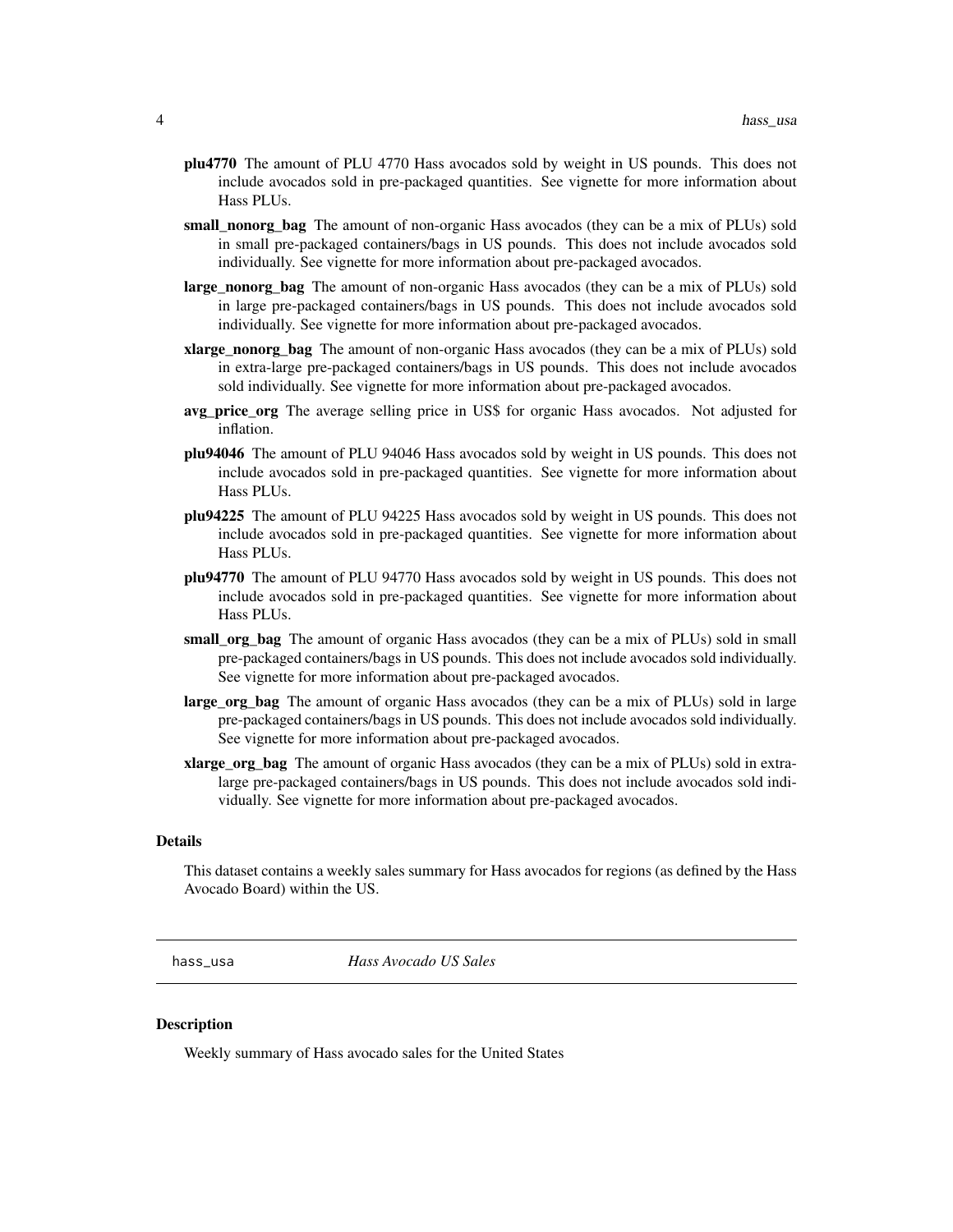#### hass\_usa 5

#### Usage

hass\_usa

#### Format

a dataframe with 15 variables.

week ending The date of the last day of the week in YYYY-MM-DD format.

- avg\_price\_nonorg The average selling price in US\$ for non-organic Hass avocados. Not adjusted for inflation.
- plu4046 The amount of PLU 4046 Hass avocados sold by weight in US pounds. This does not include avocados sold in pre-packaged quantities. See vignette for more information about Hass PLUs.
- plu4225 The amount of PLU 4225 Hass avocados sold by weight in US pounds. This does not include avocados sold in pre-packaged quantities. See vignette for more information about Hass PLUs.
- plu4770 The amount of PLU 4770 Hass avocados sold by weight in US pounds. This does not include avocados sold in pre-packaged quantities. See vignette for more information about Hass PLUs.
- small\_nonorg\_bag The amount of non-organic Hass avocados (they can be a mix of PLUs) sold in small pre-packaged containers/bags in US pounds. This does not include avocados sold individually. See vignette for more information about pre-packaged avocados.
- large\_nonorg\_bag The amount of non-organic Hass avocados (they can be a mix of PLUs) sold in large pre-packaged containers/bags in US pounds. This does not include avocados sold individually. See vignette for more information about pre-packaged avocados.
- xlarge\_nonorg\_bag The amount of non-organic Hass avocados (they can be a mix of PLUs) sold in extra-large pre-packaged containers/bags in US pounds. This does not include avocados sold individually. See vignette for more information about pre-packaged avocados.
- avg\_price\_org The average selling price in US\$ for organic Hass avocados. Not adjusted for inflation.
- plu94046 The amount of PLU 94046 Hass avocados sold by weight in US pounds. This does not include avocados sold in pre-packaged quantities. See vignette for more information about Hass PLUs.
- plu94225 The amount of PLU 94225 Hass avocados sold by weight in US pounds. This does not include avocados sold in pre-packaged quantities. See vignette for more information about Hass PLUs.
- plu94770 The amount of PLU 94770 Hass avocados sold by weight in US pounds. This does not include avocados sold in pre-packaged quantities. See vignette for more information about Hass PLUs.
- small\_org\_bag The amount of organic Hass avocados (they can be a mix of PLUs) sold in small pre-packaged containers/bags in US pounds. This does not include avocados sold individually. See vignette for more information about pre-packaged avocados.
- large\_org\_bag The amount of organic Hass avocados (they can be a mix of PLUs) sold in large pre-packaged containers/bags in US pounds. This does not include avocados sold individually. See vignette for more information about pre-packaged avocados.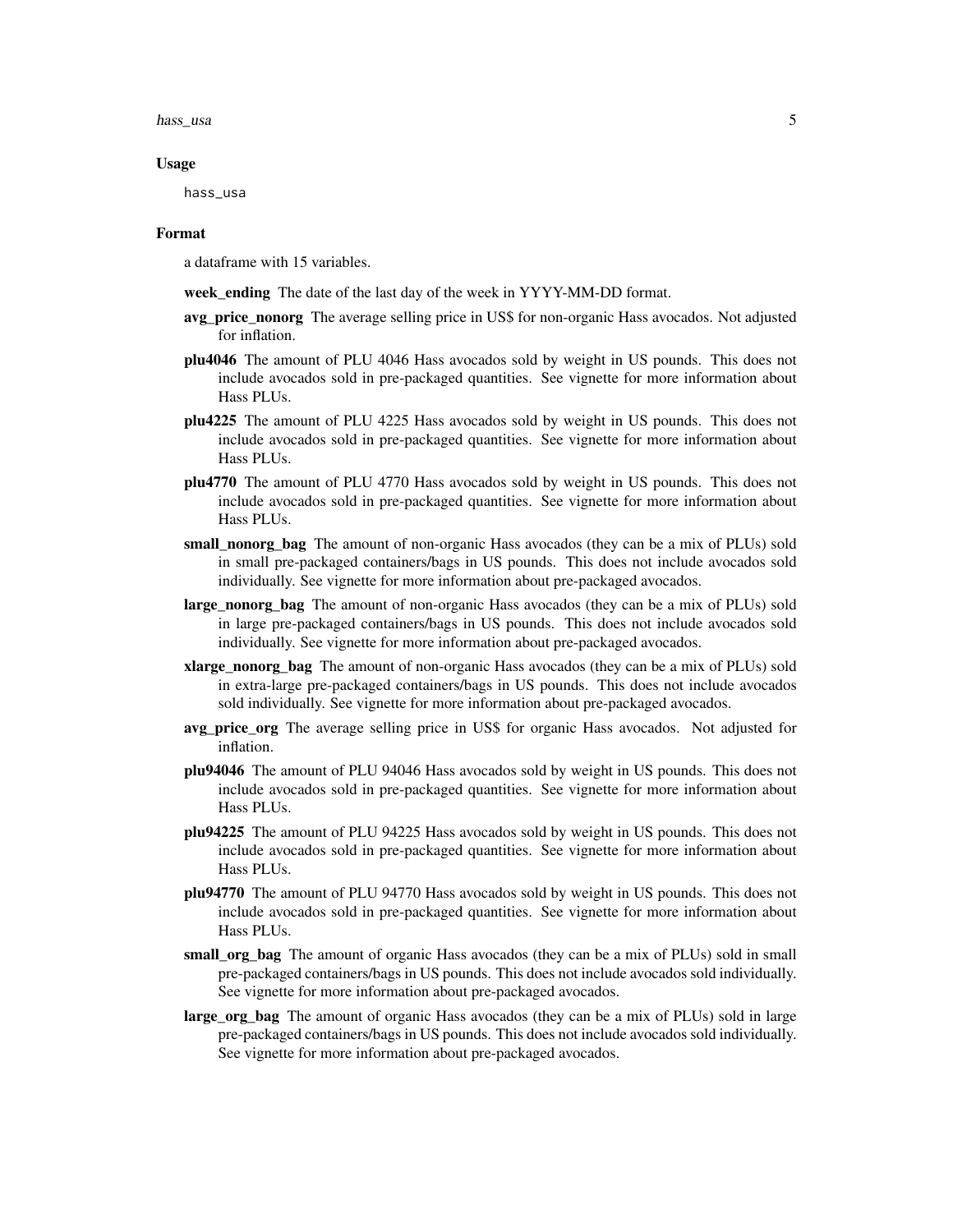xlarge\_org\_bag The amount of organic Hass avocados (they can be a mix of PLUs) sold in extralarge pre-packaged containers/bags in US pounds. This does not include avocados sold individually. See vignette for more information about pre-packaged avocados.

### Details

This dataset contains a weekly sales summary for Hass avocados for the US.

#### Source

Hass Avocado Board [Category Data](https://hassavocadoboard.com)